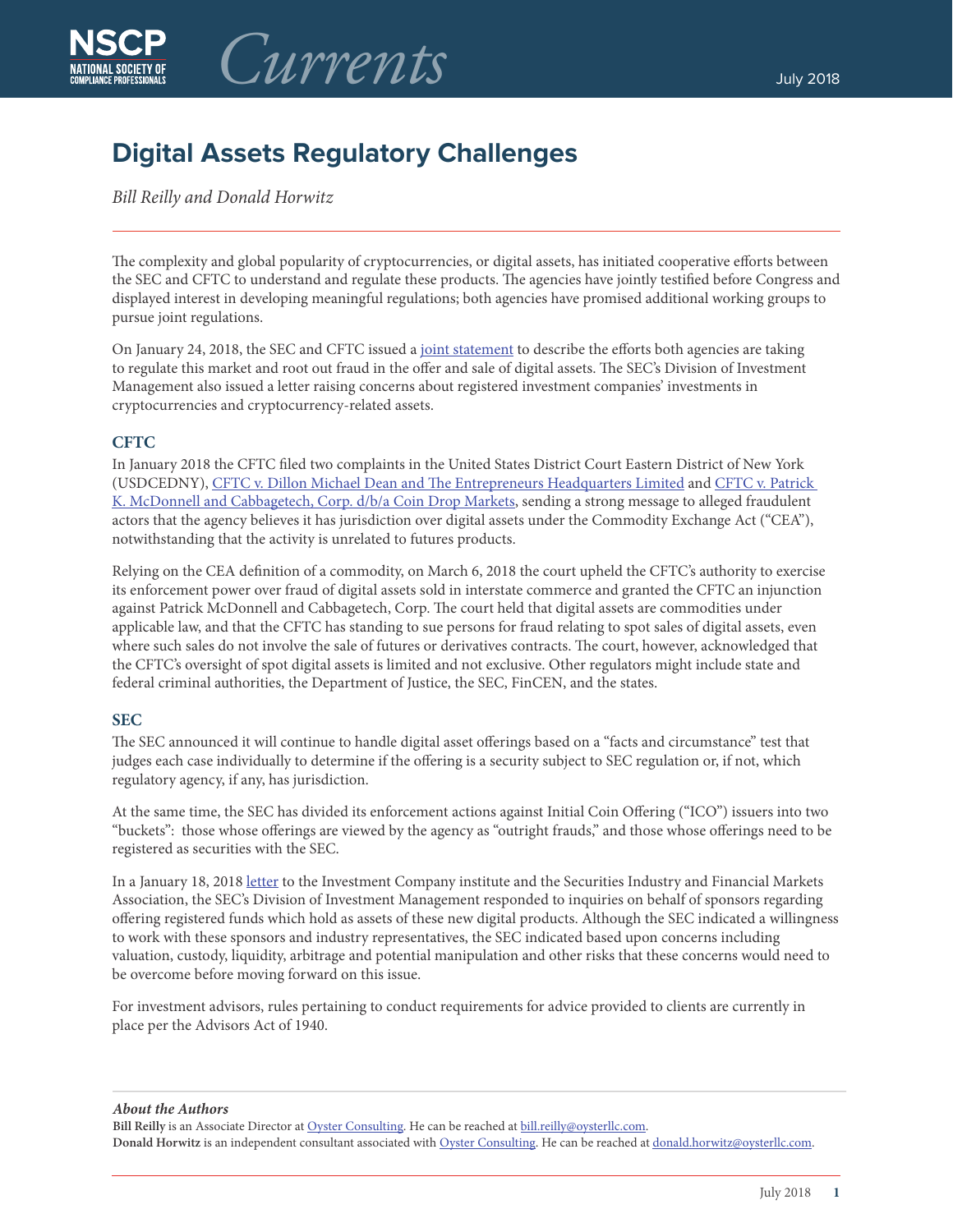It should be noted that both FINRA and the NFA are looking for direction from the SEC and CFTC, respectively. However, regulations such as due diligence of products sold, policies and procedures, suitability, electronic records and supervision are currently in place to regulate firm conduct as it relates to the sale of any product, including cryptocurrencies.

#### **States**

A review of state regulations reveals one common theme: states generally require firms and individuals engaging in the offer/sale of digital assets to register as money transmitters. However, some states have either enacted legislation providing an exemption to the money transmitter registration or have not addressed the issue with respect to digital assets. The need to understand the regulations in any state in which a digital asset may be offered is critical.

Some states have become proactive in protecting, regulating and monitoring digital assets. New York has established a comprehensive written regulatory framework applicable to all digital asset-related entities operating in the state. In February 2018, the state issued guidance to all registered businesses highlighting the importance of effectively preventing and responding to fraud and similar wrongdoing regarding such assets. On May 21, 2018 the North American Securities Administrators Association ("NASAA") announced the signing of a Memorandum of Understanding ("MOU") with the CFTC. The MOU is designed to share information and assist the co-signers in enforcing the Commodity Exchange Act, which state securities regulators and state attorneys general are statutorily authorized to do alongside the CFTC. Each state may need to execute their own MOU directly with the CFTC to engage in the information sharing. Information shared under the MOUs could generate enforcement actions under state securities laws, common law fraud, or other areas of law.

On May 21, 2018 NASAA announced coordinated enforcement actions by state and provincial securities regulators in the United States and Canada to crack down on fraudulent ICOs, digital asset-related investment products, and those behind such schemes. NASAA members from more than 40 jurisdictions participated in "Operation Cryptosweep," which has resulted in nearly 70 inquiries and investigations and 35 pending or completed enforcement actions related to ICOs or digital assets since the beginning of May 2018.

### **FINRA**

On July 6, 2018, FINRA issued guidance Regulatory Notice 18-20 (the "Notice") regarding Digital Assets. The Notice's headline states that "FINRA Encourages Firms to Notify FINRA if They Engage in Activities Related to Digital Assets". The predicate for the Notice is to assist FINRA in monitoring Member's involvement with digital assets. To accomplish this, FINRA is requesting that each firm promptly notify its Regulatory Coordinator if it, or its associated persons (including activities under Rules 3270 and 3280) or affiliates, currently engages, or intends to engage, in activities related to digital assets, including digital assets that are non-securities.

The types of activities of interest to FINRA if undertaken (or planned) by a member, its associated persons or affiliates, include, but are not limited to:

- purchases, sales or executions of transactions in digital assets;
- purchases, sales or executions of transactions in a pooled fund investing in digital assets; creation of, management of, or provision of advisory services for, a pooled fund related to digital assets;
- purchases, sales or executions of transactions in derivatives (e.g., futures, options) tied to digital assets;
- participation in an initial or secondary offering of digital assets (e.g., ICO, pre-ICO);
- creation or management of a platform for the secondary trading of digital assets;
- custody or similar arrangement of digital assets;
- acceptance of cryptocurrencies (e.g., bitcoins;
- recommend, solicit or accept orders in cryptocurrencies and other virtual coins and tokens;
- display indications of interest or quotations in cryptocurrencies and other virtual coins and tokens;
- provide or facilitate clearance and settlement services for cryptocurrencies and other virtual coins and tokens; or
- recording cryptocurrencies digital assets and other virtual coins and tokens using distributed ledger technology or any other use of blockchain technology.